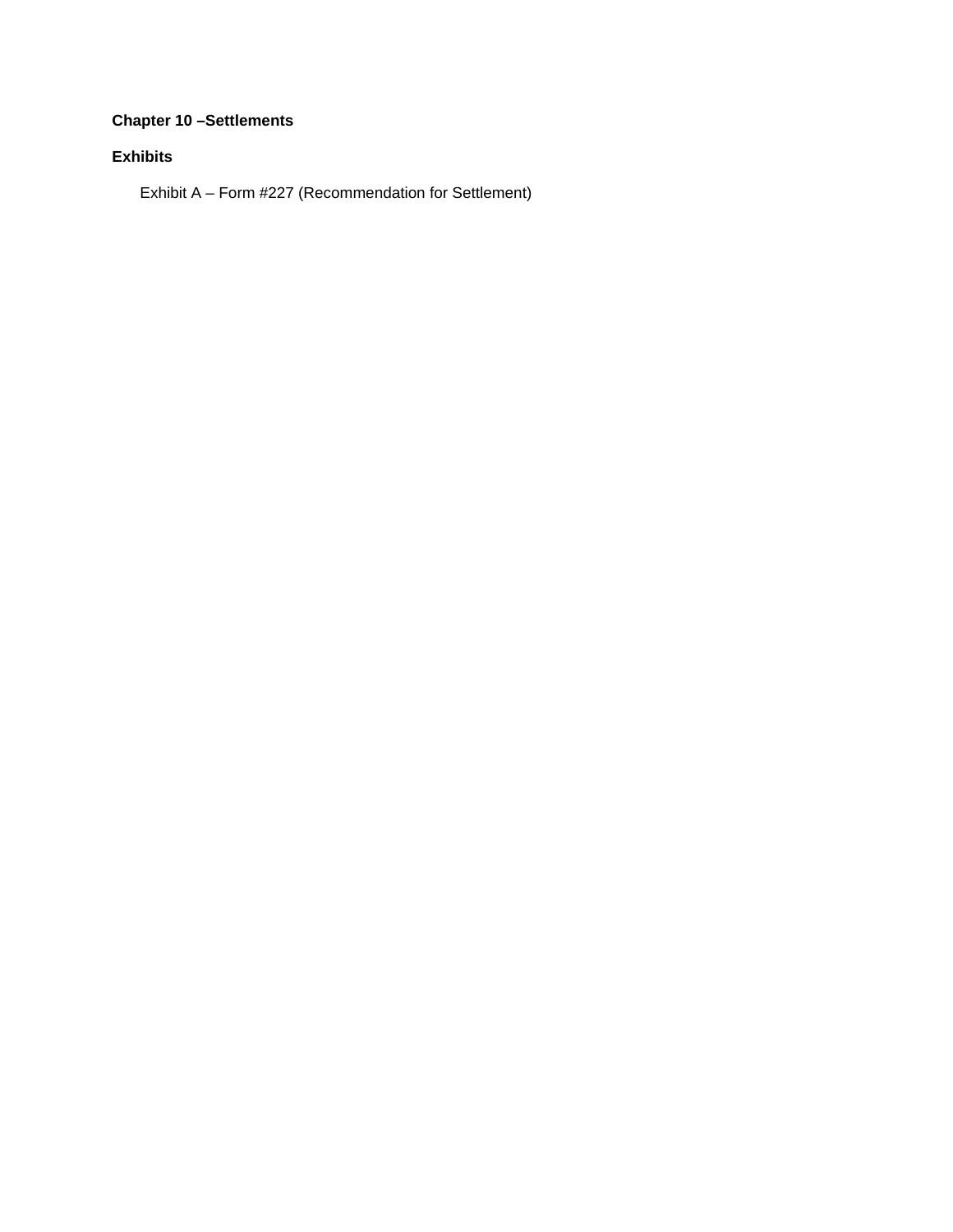# **COLORADO DEPARTMENT OF TRANSPORTATION RECOMMENDATION FOR SETTLEMENT**

#### **PROJECT/PARCEL IDENTIFICATION**

| <b>CDOT REGION:</b>                               |                            | PARCEL NO:<br><b>OWNER NAME:</b><br>COUNTY:<br>TRIAL DATE: |                                          |  |  |  |
|---------------------------------------------------|----------------------------|------------------------------------------------------------|------------------------------------------|--|--|--|
| <b>PROJECT</b><br>CODE:                           |                            |                                                            |                                          |  |  |  |
| PROJECT NO.:                                      |                            |                                                            |                                          |  |  |  |
| LOCATION:                                         |                            |                                                            |                                          |  |  |  |
| CDOT ATTY:                                        |                            | AG NO.:                                                    |                                          |  |  |  |
|                                                   |                            |                                                            |                                          |  |  |  |
|                                                   |                            |                                                            |                                          |  |  |  |
|                                                   | <b>TYPE OF SETTLEMENT</b>  |                                                            |                                          |  |  |  |
| $\Box$ ADMINISTRATIVE SETTLEMENT - REGION         |                            |                                                            | $\Box$ LEGAL SETTLEMENT – REGION         |  |  |  |
| $\Box$ ADMINISTRATIVE SETTLEMENT - CENTRAL OFFICE |                            |                                                            | $\Box$ LEGAL SETTLEMENT - CENTRAL OFFICE |  |  |  |
| OTHER SETTLEMENT                                  |                            |                                                            |                                          |  |  |  |
|                                                   |                            |                                                            |                                          |  |  |  |
|                                                   |                            |                                                            |                                          |  |  |  |
|                                                   | PROPOSED SETTLEMENT AMOUNT |                                                            |                                          |  |  |  |
| The amount of the proposed settlement is:         |                            | \$                                                         |                                          |  |  |  |
| The established fair market value is:             |                            |                                                            |                                          |  |  |  |
| The amount of variance is:                        |                            |                                                            |                                          |  |  |  |
|                                                   |                            |                                                            |                                          |  |  |  |
|                                                   |                            |                                                            |                                          |  |  |  |
| <b>SUPPORT DATA</b>                               |                            |                                                            |                                          |  |  |  |
| Owner Appraisal                                   | \$                         | Appraiser                                                  |                                          |  |  |  |
| Second Owner Appraisal                            | \$                         | Appraiser                                                  |                                          |  |  |  |
| <b>CDOT Appraisal</b>                             | \$                         | Appraiser                                                  |                                          |  |  |  |
| Second CDOT Appraisal                             | \$                         | Appraiser                                                  |                                          |  |  |  |
|                                                   |                            |                                                            |                                          |  |  |  |

Distribution: Project Development Branch, ROW Services – Original Acquisition/Relocation, Project Development Branch, ROW Services Appraisal/Review, Project Development Branch, ROW Services Office of the Attorney General Region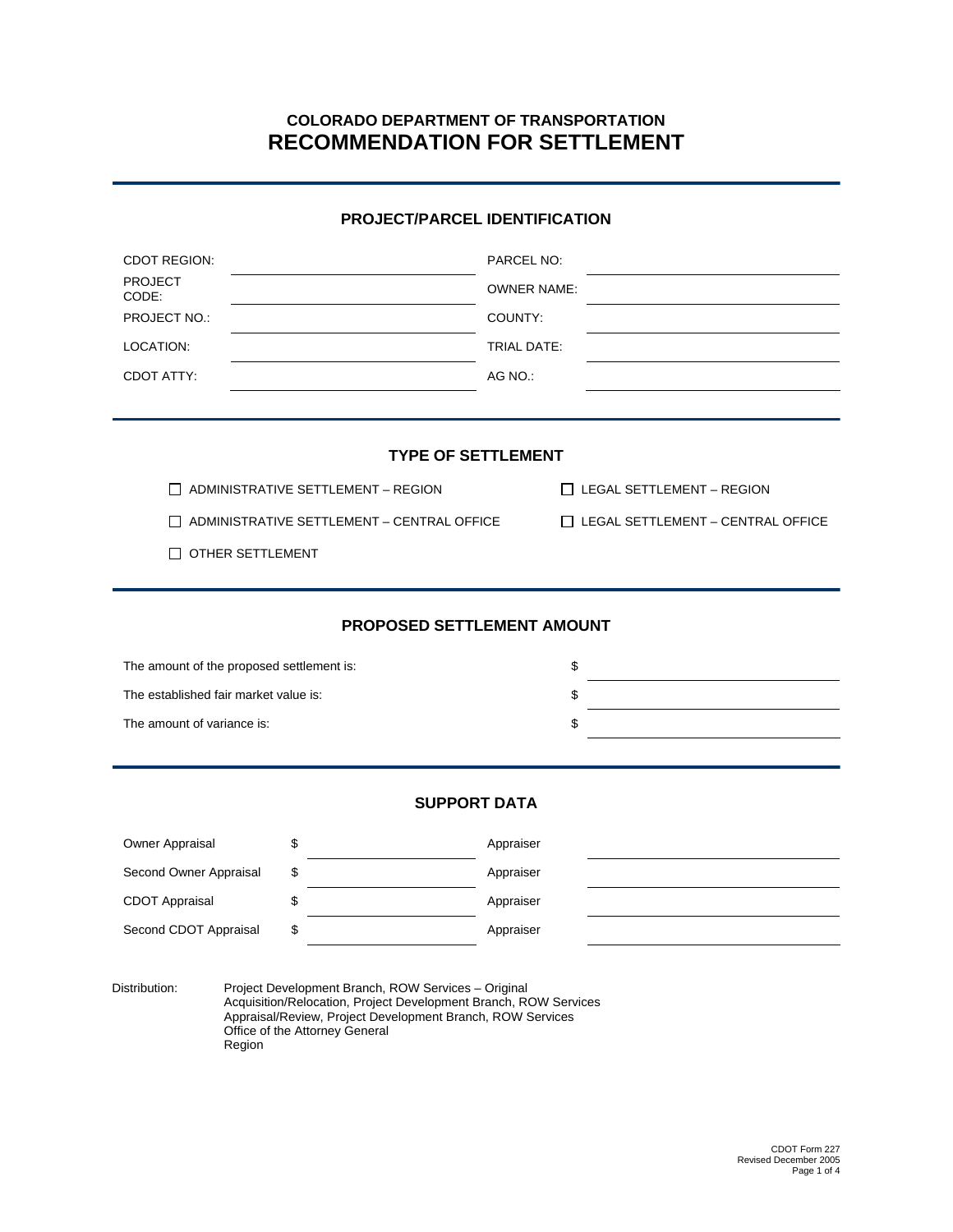#### **SETTLEMENT JUSTIFICATION**

Settlement is recommended for the following reasons:

 $\Box$ The variance from the FAIR MARKET VALUE appears substantial and the proposed settlement cannot be justified in accordance with Federal Aid Regulations. If settlement is made as proposed,  $\sin \frac{\pi x}{2}$  of the amount of VARIANCE should be taken as non-participating.

| <b>REGION APPROVAL</b>          |                                                                         |      |  |  |
|---------------------------------|-------------------------------------------------------------------------|------|--|--|
| <b>Recommend Settlement:</b>    |                                                                         |      |  |  |
|                                 | <b>Right of Way Specialist</b><br><b>Trial Attorney</b><br>$\mathsf{L}$ | Date |  |  |
| <b>Approved for Settlement:</b> |                                                                         |      |  |  |
| concur                          | Region Right of Way Manager/Supervisor                                  | Date |  |  |
|                                 |                                                                         |      |  |  |
|                                 |                                                                         |      |  |  |
|                                 | <b>CENTRAL OFFICE APPROVAL (as applicable)</b>                          |      |  |  |
| <b>Recommend Settlement:</b>    |                                                                         |      |  |  |
|                                 | Statewide ROW Program Manager                                           | Date |  |  |
| $\Box$ Approved for Settlement: |                                                                         |      |  |  |
|                                 | <b>Chief Engineer</b>                                                   | Date |  |  |